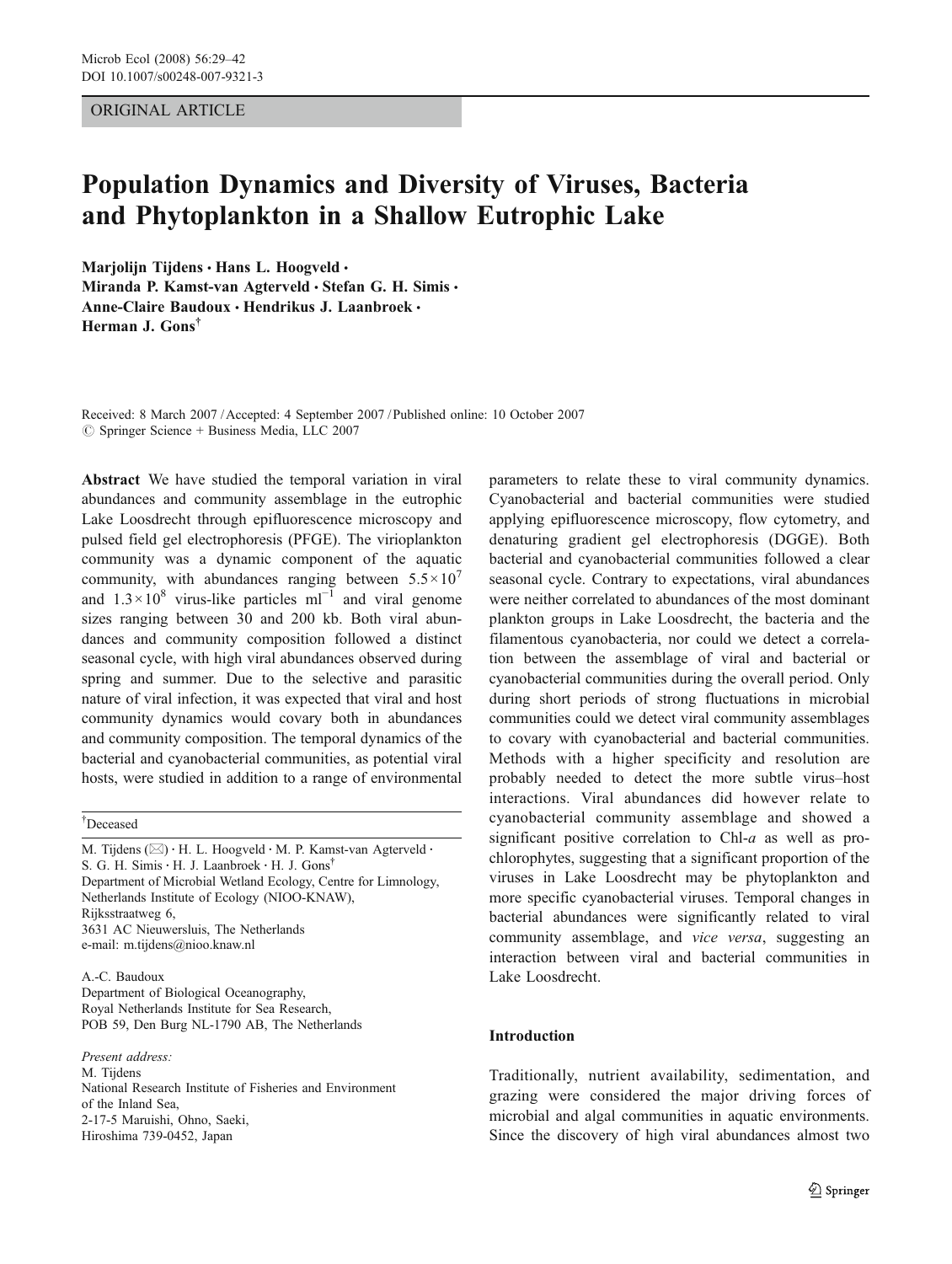decades ago [\[3](#page-12-0)], awareness of the virioplankton community as major player in the aquatic food web has grown [\[59](#page-13-0)]. Reports of viral lysis contributing up to 70% of cyanobacterial mortality in marine systems [[38\]](#page-13-0) and up to 90–100% of bacterial mortality in freshwater systems [\[14](#page-12-0), [58](#page-13-0)] led to the conclusion that viral lysis can be a major mortality cause, comparable to grazing-induced mortality. Several studies employing molecular methods such as pulsed field gel electrophoresis (PFGE) and denaturing gradient gel electrophoresis (DGGE) revealed the viral community as a very diverse and dynamic component of the aquatic community [\[13](#page-12-0), [16](#page-12-0), [40,](#page-13-0) [60](#page-13-0)]. Metagenome analysis of the viral community in coastal waters indicated that viral diversity is probably even up to an order of a magnitude higher than bacterial richness [[7\]](#page-12-0).

Due to the selective and parasitic nature of viruses, viral and host abundances are expected to covary [\[17](#page-12-0)]. One would therefore also expect a close linkage over time between host and virus community composition [[24,](#page-12-0) [42](#page-13-0)]. Viral population dynamics have indeed been reported to be closely linked to microbial and algal population dynamics in aquatic environments [\[9](#page-12-0), [18,](#page-12-0) [23](#page-12-0), [26,](#page-12-0) [33](#page-12-0), [48\]](#page-13-0). Changes in viral community structure have also been associated with environmental factors such as seasonality, location, water depth, degree of stratification, tide height, salinity, and Chl-a concentration [[13](#page-12-0), [16,](#page-12-0) [40](#page-13-0), [60\]](#page-13-0). In freshwater environments, there is still limited knowledge to what extent viral community composition reflects changes in environmental conditions and host community composition [[2,](#page-12-0) [13\]](#page-12-0).

The present study examined temporal changes in viral abundances and community composition in Lake Loosdrecht, employing epifluorescence microscopy and PFGE. Lake Loosdrecht is a highly eutrophic  $(Ch1-a)$  annual average of ca 60 mg m<sup>-3</sup>), shallow (mean depth 1.9 m), and turbid (Secchi depth approximately 0.5 m) peat lake in the Netherlands. The lake is dominated by a group of related filamentous cyanobacteria belonging to the Limnothrix/Pseudoanabaena group [\[54](#page-13-0), [63\]](#page-13-0). The virioplankton community in this lake is particularly interesting since earlier research repeatedly showed a dramatic collapse of the cyanobacterial community associated with viral activity during lake water enclosure experiments [[20,](#page-12-0) [41,](#page-13-0) [53](#page-13-0)]. Furthermore, it is known from previous research that the zooplankton community largely depends on eukaryotic algae for growth and that grazing only accounts for part of the cyanobacterial mortality [[22,](#page-12-0) [37](#page-13-0)]. Therefore, the viral community is thought to play a significant role in cyanobacterial mortality in this lake. Heterotrophic bacteria are generally also considered to be an important viral host in freshwater environments [\[14](#page-12-0), [58\]](#page-13-0). During the present study, the community dynamics of these potential viral hosts were examined employing flow cytometry and DGGE. If cyanobacteria and heterotrophic bacteria are

indeed important viral hosts in Lake Loosdrecht, a close linkage with viral community dynamics would be expected. We thus studied the temporal dynamics of the total viral community in Lake Loosdrecht, in relation to environmental parameters and in particular to potential viral host community dynamics, aiming to improve our knowledge of the virioplankton community in eutrophic lakes.

# Materials and Methods

#### Sampling

Samples were collected from Lake Loosdrecht (The Netherlands) approximately every 2 weeks from the 12th of February to the 25th of November 2003. Upon sampling Secchi-disk depth, pH and water temperature were determined. Surface water was sampled in high-density polyethylene containers and immediately transported to the laboratory. All samples were processed or fixed within 3 h after sampling. Data on chemical and environmental variables were obtained from the Service for Inland Water Management and Wastewater Treatment Amstel, Gooi en Vecht (DWR).

#### Phytoplankton Enumeration

Different cyanobacterial groups and eukaryotic algae were distinguished using an Epics Elite flow cytometer (Coulter, Miami, USA) equipped with an ion argon laser (excitation 30 mW at 488 nm) and a cell sorter. Fresh samples were analyzed for 5 min at a flow rate of 43  $\mu$ l min<sup>-1</sup>. The fluorescence of Chl-a was recorded at 675 nm with full width-half maximum (FWHM) of 40 nm. Phycocyanin fluorescence was recorded at 635 nm (FWHM 15 nm). Side scatter was used to trigger count events. A small volume of a known concentration of 1-μm diameter fluorescent beads (Polyscience, Warrington, USA; no. 15702) was added for exact volume determination.

Typically, three major cell clusters of filamentous cyanobacteria, prochlorophytes [\[49](#page-13-0)], and eukaryotic algae, respectively, were detected (Fig. [1](#page-2-0)). This classification was confirmed by light microscopy examination and fatty acids analysis after cell sorting [[36\]](#page-13-0).

#### Nanoflagellate Enumeration

Samples were fixed with 0.5% glutaraldehyde and stored at 4°C in the dark. All samples were counted within a week after sampling applying Utermöhl chambers [[50\]](#page-13-0) and an inverted Leica, Fluovert microscope, counting at least 200 nanoflagellates. Flagellates <10 μm were counted as nanoflagellates.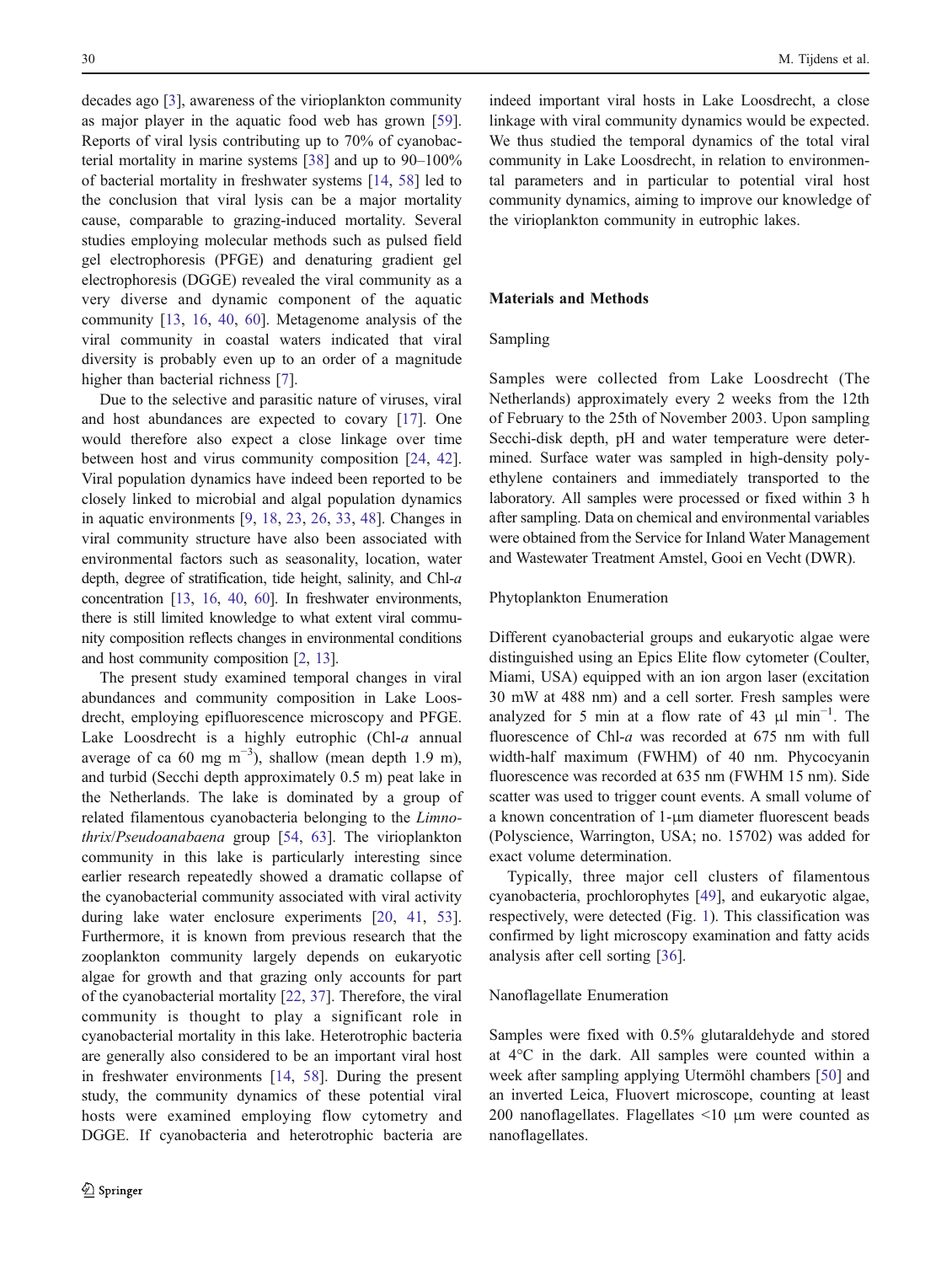<span id="page-2-0"></span>Figure 1 Phytoplankton clusters in typical Lake Loosdrecht sample as detected by flow cytometry. (A) bacteria/detritus cluster (B) cyanobacterial cluster (C) prochlorophyte cluster (D) algal cluster



Heterotrophic Bacteria and Virus Enumeration

Samples were fixed with 0.02-μm filtered formalin (1% final volume), frozen in liquid nitrogen and stored at −80°C until analysis. Triplicate bacteria and virus counts were obtained after staining of samples with SYBR Green I (Molecular Probes, Europe), as described by Noble and Fuhrman [[35\]](#page-12-0). In brief, samples were  $100 \times$  diluted in 0.02 μm filtered MQ to facilitate counting and 1 ml of this dilution was filtered through a 0.02-μm Anodisc filter (Whatman, Brentford, England). The filters were then placed on 100 μl of a solution of SYBR Green I (1:2500 dilution of original stock) and incubated for 15 min in the dark. After incubation, the backside of the filters were dried gently on a tissue and mounted onto glass slides with 20 μl of antifading solution [[35\]](#page-12-0). At least 200 virus-like particles (vlp) and bacteria were counted using a Zeiss Axiophot epifluorescence microscope at blue light excitation.

# Bacterial and Cyanobacterial Community Composition

The composition of bacterial and cyanobacterial communities was obtained on a monthly basis, by denaturing gradient gel electrophoresis (DGGE) [\[15](#page-12-0)] after PCR-amplification applying general bacteria specific as well as cyanobacteria specific primers targeting the small subunit ribosomal RNA gene (SSU rDNA), using the exact protocol as described in [[61,](#page-13-0) [63\]](#page-13-0). We amplified the cyanobacterial SSU rDNA sequences using first a nested procedure with primers Cya-b-F371 and Cya-R783. After this cyanobacteria-selective preamplification, a second amplification procedure was performed employing the general bacterial primers F357GC and R518.

The product of both the bacteria and cyanobacteriaspecific PCR procedure is a GC clamp containing PCR product of approximately 200-bp long. This product was subjected to DGGE using a clone ladder composed of 23 previously sequenced and described Lake Loosdrecht clones. Of these clones, 11 are of cyanobacterial origin [\[61](#page-13-0), [62](#page-13-0)]. This procedure enables to directly compare the cyanobacterial community profiles with those of the total bacterial community and was optimized using Lake Loosdrecht water [\[63](#page-13-0)].

DGGE gels were stained using ethidium bromide, and gel images were analyzed and documented using the ImaGo imaging system (Isogen life science). As this method is designed to compare the cyanobacterial and total bacterial communities, the latter DGGE pattern also contains bands corresponding to cyanobacteria. Because the same primers have been used to generate the final product for both DGGE patterns, cyanobacterial bands in the total bacterial DGGE pattern migrate to the same position as their corresponding bands in the cyanobacterial DGGE. Such cyanobacterial bands were subtracted from the total bacterial DGGE pattern and omitted from further analysis for comparing the communities of heterotrophic bacteria and cyanobacteria.

#### Viral Community Composition

The composition of the total viral community was determined on a monthly basis, based on differences in total genome length obtained with pulsed field gel electrophoresis (PFGE) using a modified version of an existing protocol [[27\]](#page-12-0). For PFGE analysis, 2 l of water was prefiltered over a low-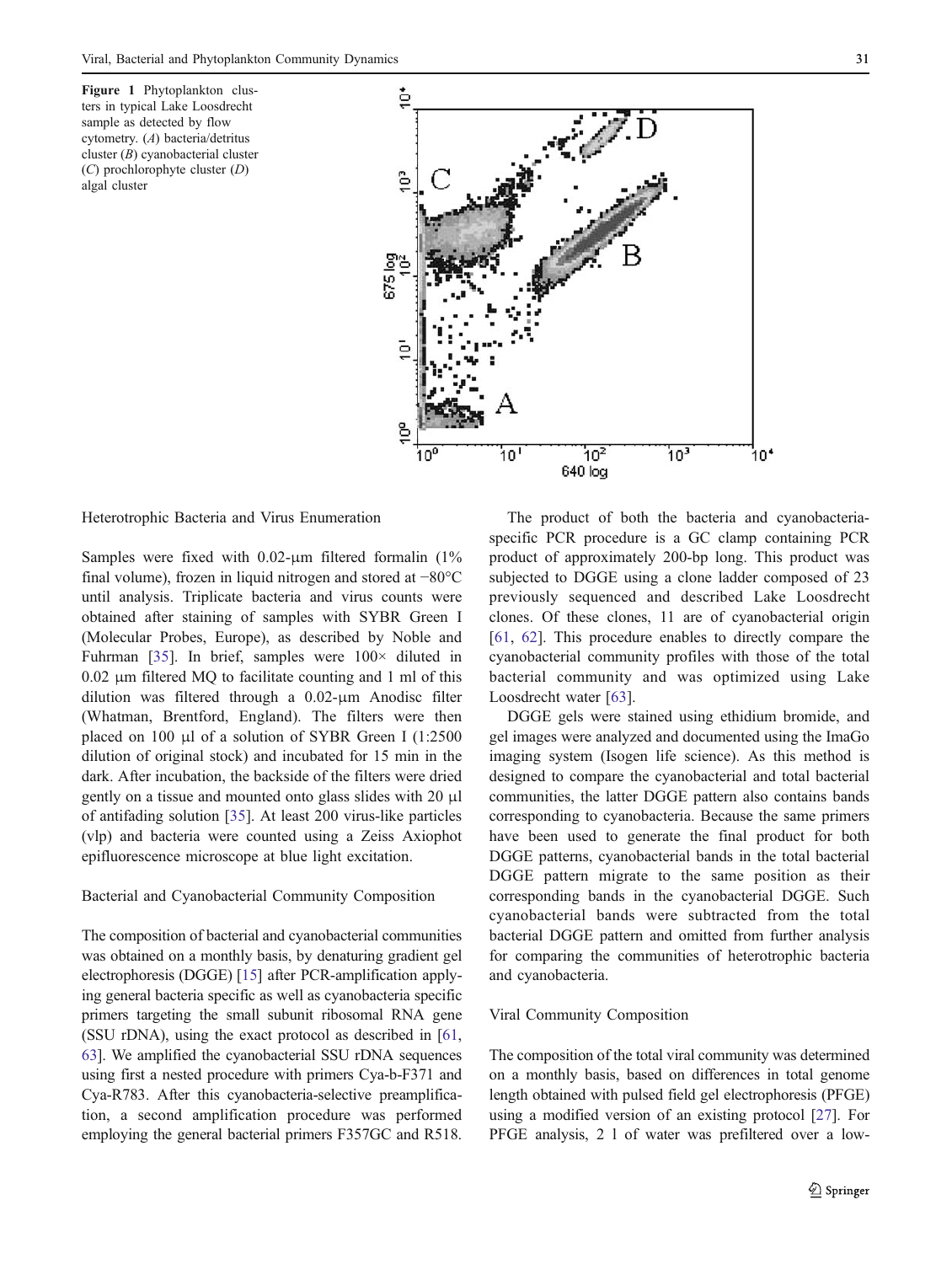protein binding 0.45-μm filter (Durapore, Millipore, Billerica, MA, USA). The viral community was then concentrated to ca. 50 ml using the VivaFlow 200 assembly (VivaFlow, Vivasciences, Hannover, Germany; 30.000 MWCO PES membrane). After adding 10% Tween 80 to separate viral particles from other particles in solution (1:1,350 final concentration), the sample was centrifuged for 25 min at  $15,500 \times g$  at 4<sup>o</sup>C to remove bacteria. The supernatant (45 ml) was stored at −80°C until further processing. When thawed quickly at 35°C before further processing, storage at −80°C was not observed to result in a significant loss in viral particles (A.-C. Baudoux, personal communication). This primary concentrate was further concentrated to a volume of 1–5 ml using centrifugal ultrafiltration units (30,000 MWCO, centricon-plus-20, Millipore, Billerica, MA, USA). The final volume was doubled by adding SM buffer (0.1 M NaCl, 10 mM MgS04, 50 mM Tris, 0.005% glycerol, pH 8) and 0.2 μm filtered Na-azide (0.1% final volume) for optimal storage and preservation, overnight at 4°C in the dark. For a final round of concentration of the viral community, the samples were ultra-centrifuged for 2 h at  $135,000 \times g$  at  $8^{\circ}$ C (Sorvall Discovery M120 SE; swinging bucket rotor S52- ST). After dissolving the virus pellet overnight at 4°C in the dark in SM buffer, the virus concentration was determined as described above.

Agarose plugs were prepared according to [\[27](#page-12-0)], using InCert agarose (1.5% final volume, FMC, Rockland, ME) taking care to load  $5 \times 10^9$  viruses per plug, determined by epifluorescence microscopy as described above. The plugs were digested overnight at 30°C in the dark with a lysis buffer [250 mM EDTA pH 8.0; 1% SDS; 1 mg/ml Proteinase K (Sigma-Aldrich, Zwijndrecht, the Netherlands)]. After repeated washings with TE buffer the plugs were loaded onto and run on a 1.0% (w/v) Seakem GTG agarose gel (FMC, Rockland, ME, USA) prepared in  $1 \times$ TBE gel buffer (90 mM Tris–Borate and 1 mM EDTA, pH 8.0). Samples were electrophorized for 21 h at 14°C, with pulse ramp from 1 to 6 s at 6 V cm<sup>-1</sup> using the Bio-Rad CHEF-DR II PFGE apparatus. As a molecular weight ladder, 5 kb and  $\lambda$  concatamers (Bio-Rad, Richmond, CA, USA) were used. The used PFGE settings were optimized to allow optimal separation of marker and PFGE bands in the size regions of interest and allowed the detection of viruses with genome sizes between 10 and 200 kb. The gels were stained with Sybr Green I (Molecular Probes, Europe) for 1 h, destained for 30 min in distilled water and documented as is described for the DGGE gels.

## Data Analysis

Correlations between different variables were determined using linear correlation (Pearson r) with Statistica (StatSoft, Tulsa, OK, USA).

Both the DGGE and the PFGE gels were analyzed using Phoretix 5.00 (Nonlinear Dynamics, UK). Background noise was subtracted using the rolling ball algorithm with a radius of 50 pixels and peaks smaller than 2% of the maximum peak were discarded. The band matrices obtained with Phoretix representing the community composition were further analyzed using Primer 5.2.0.9 [\[11\]](#page-12-0) to obtain similarity matrices of the different data sets using presence–absence analysis of bands. Similarity coefficients were calculated using the Bray-Curtis coefficient [\[6\]](#page-12-0). Dendrograms were constructed based on these similarity matrices using hierarchical clustering with group-average linking. Dissimilarity matrices of untransformed environmental variables were obtained using Euclidean distances. Mantel tests, applying spearman rank's correlation coefficient  $\rho$  as the test statistic and 999 permutations, were used to test the null hypothesis of 'no relationship between matrices' to determine the presence of a seasonal cycle in the community profiles and if the similarity matrix of the viral community or the Euclidean distance matrix of viral abundances was related to the matrices of the heterotrophic bacterial and the cyanobacterial communities. To analyze the similarity matrices for the occurrence of a seasonal cycle, they were compared to a ranked matrix of sampling points in time representing a seasonal cycle in which adjacent months are most similar and samples 6 months apart least similar.

To investigate which combination of environmental variables related best to the viral, cyanobacterial, and heterotrophic bacterial community assemblages, the Bio-Env procedure from Clarke and Ainsworth was used [\[10\]](#page-12-0). The spearman rank correlations  $(\rho_w)$  between the Bray-Curtis dissimilarity matrix for the community composition and the Euclidean distance matrix for all possible different subsets of the environmental variables were determined. The highest coefficients at each level of complexity were tabulated and can be interpreted as the 'best explanatory environmental variables' of the community assemblage. The statistical significance of the optimal combination of environmental variables was not tested because the Bio-Env procedure is mainly an exploratory technique, which is based on a large number of strongly interdependent similarity calculations [\[10\]](#page-12-0). Environmental variables tested were viral, bacterial, cyanobacterial, prochlorophyte, algal, and flagellate abundances, as well as the abiotic factors pH, water temperature, and concentrations of oxygen, phosphate, ammonium, nitrate, and bicarbonate.

# Results

# Abiotic Conditions

The environmental parameters given in Table [1](#page-4-0) reflect the nature of Lake Loosdrecht as a highly eutrophic and turbid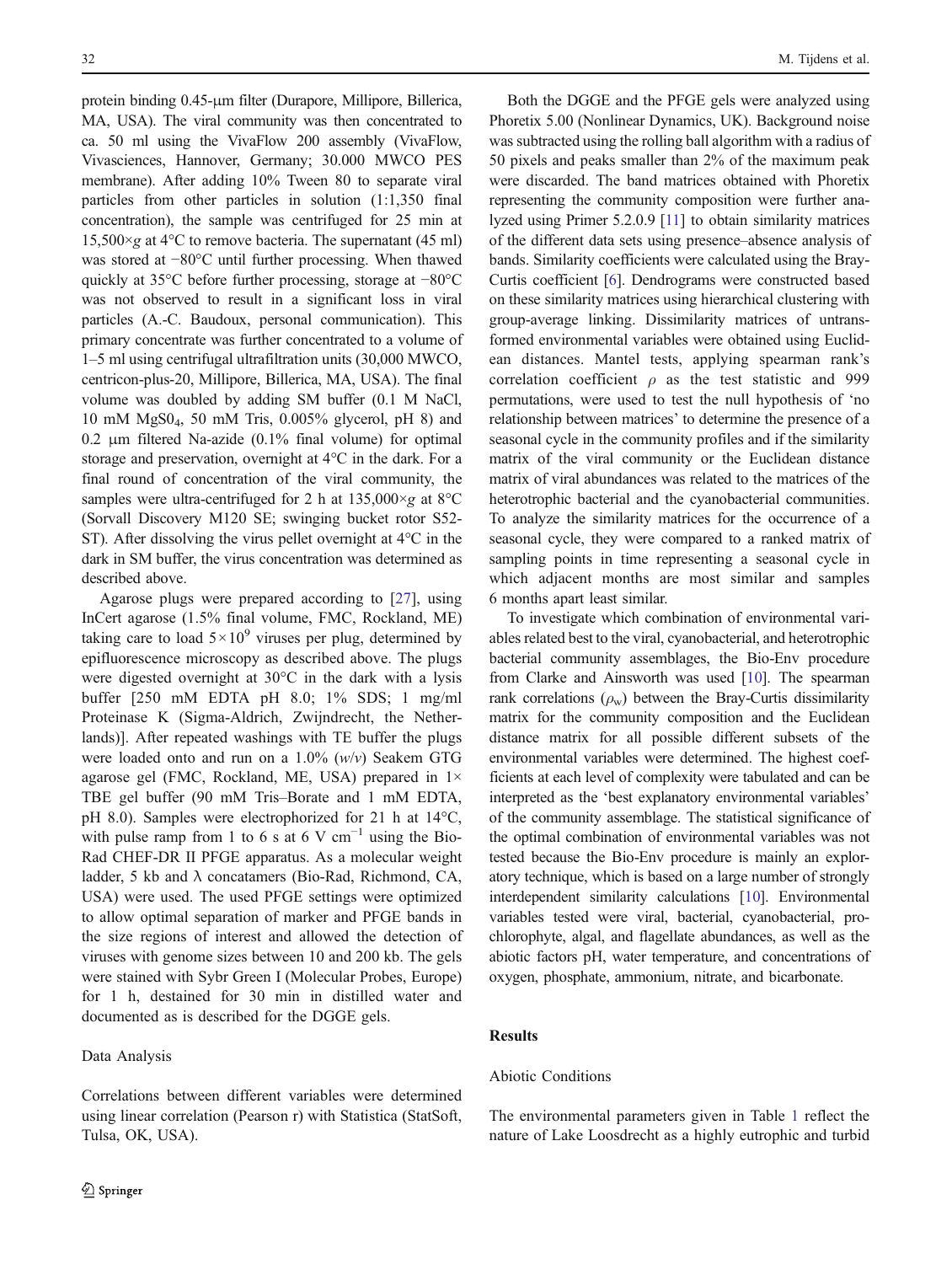<span id="page-4-0"></span>Table 1 Ranges of physical, chemical and biological parameters observed in surface water of Lake Loosdrecht in 2003

| Lake Loosdrecht 2003 |                       |  |  |  |  |
|----------------------|-----------------------|--|--|--|--|
| Parameter            | Range                 |  |  |  |  |
| Mean depth m         | 1.9 to 1.9            |  |  |  |  |
| Secchi depth m       | $0.4 \text{ to } 0.6$ |  |  |  |  |
| Temperature °C       | 3 to 23               |  |  |  |  |
| Chl- $\alpha$ µg/l   | 44.0 to 88.8          |  |  |  |  |
| $O_2$ mg/l           | 9.3 to 13.5           |  |  |  |  |
| $PO_{4}^{3-}$ mg/l   | $\leq 0.005$ to 0.218 |  |  |  |  |
| $NO_3^-$ mg/l        | $< 0.1$ to 0.24       |  |  |  |  |
| $NH4+ mg/l$          | $\leq 0.05$ to 0.218  |  |  |  |  |
| $P_{total}$ mg/l     | $0.04$ to $0.07$      |  |  |  |  |
| $N_{total}$ mg/l     | 16.1 to 45.5          |  |  |  |  |

shallow lake [\[8](#page-12-0)]. Concentrations of the potentially growthlimiting nutrients dissolved reactive phosphate (DRP), nitrate and ammonium [\[19](#page-12-0)] were highest in March and below detection limits for a large part of the study period (Table 1). The pH and water temperature were both highest in summer, whereas Secchi-disk depth was highest in March and lowest in August.

## Microbial and Viral Abundance

From March onwards algae and in particular cyanobacteria increased in numbers (Fig. [2](#page-5-0)a). The plankton community was dominated by large filamentous cyanobacteria, with average concentrations of  $2.2 \times 10^5$  cyanobacterial trichomes ml<sup>-1</sup>, which corresponds to about  $1 \times 10^7$  cyanobacterial cells ml<sup>-1</sup>. Highest filamentous cyanobacterial abundances  $(7.3 \times 10^5$ trichomes ml−<sup>1</sup> ) were detected in May, after which cyanobacterial numbers showed a rapid 6.3-fold decrease in June. Relatively high cyanobacterial numbers reoccurred from the end of July until the onset of autumn. The eukaryotic algae followed this pattern, however, at much lower abundances. Cyanobacterial numbers showed a strong positive correlation to algal numbers and a negative correlation with Secchi-disk depth (Table [2\)](#page-5-0).

The heterotrophic bacterial community started to increase in late spring, when the cyanobacterial community was already peaking (Fig. [2b](#page-5-0)). This bacterial community reached high abundances of 14.0 and  $14.4 \times 10^7$  bacterial cells ml<sup> $-1$ </sup> in July and August, respectively, and showed a 2.3-fold fluctuation during the study period. Bacterial numbers were negatively correlated with viral richness (number of PFGE bands) and positively with flagellate abundances (Table [2](#page-5-0)). Nutrients were not significantly correlated to any of the other measured variables in Lake Loosdrecht (data not shown).

Viral numbers in Lake Loosdrecht showed a 2.5-fold fluctuation during the study period (Fig. [2c](#page-5-0)). The most

pronounced change in viral numbers was observed between April and May, when a 1.9-fold increase in VLP was observed up to a maximum number of  $1.3 \times 10^8$  VLP ml<sup>-1</sup>. Another marked increase in viral numbers was observed in July, when viral numbers reached  $1.0 \times 10^8$  VLP ml<sup>-1</sup>. Viral numbers were observed to gradually decrease towards the end of the experimental period, with  $6.0 \times 10^7$  VLP ml<sup>-1</sup> observed in November. High viral numbers in May coincided with maximum cyanobacterial numbers, whereas the viral increase in July closely followed high bacterial numbers. Throughout the study period, viral numbers were positively correlated to prochlorophytes and Chl- $\alpha$ . Viral numbers were negatively correlated to cyanobacterial richness (number of DGGE phylotypes) and Secchi-disk depth (Table [2\)](#page-5-0).

The nanoflagellate community in Lake Loosdrecht showed large seasonal fluctuations, reaching high numbers of  $8.94 \times 10^4$  ml<sup>-1</sup> in June after a 2.8-fold increase;  $8.26 \times$ 10<sup>4</sup> ml−<sup>1</sup> in August after a 2.1-fold increase and 6.3× 10<sup>4</sup> ml−<sup>1</sup> at the end of September after a 1.6-fold increase (Fig. [2b](#page-5-0)). High nanoflagellate numbers in June and July coincided with decreasing viral and bacterial numbers during these periods. Flagellate numbers were correlated with both bacterial abundances and water temperature (Table [2\)](#page-5-0). Abundances for bacteria (12-02, 15-04, and 22- 07), phytoplankton (23-06), viruses (12-02, 11-11), and flagellates (12-02, 17-10 and 11-11) are missing from the current study due to methodological problems.

### Viral and Microbial Community Composition

The viral community composition in Lake Loosdrecht was determined monthly based on differences in total viral genome size using PFGE. Difficulties were experienced when applying the PFGE technique on eutrophic lake water, probably due to high concentrations of polymeric materials. This methodological problem resulted in low band resolution and high background staining of the PFGE gels (Fig. [3](#page-6-0)). To improve the gel quality, cleaning procedures were tested as reported by Riemann and Middelboe [\[39\]](#page-13-0). These cleaning procedures improved the gel quality but also led to a high loss of viral numbers, especially in the larger viral size classes and were therefore chosen not to be applied in this study. Finally, it should be noted that the high background staining on the gels may have caused incomplete detection of small, faint bands and thus to an underestimation of viral richness.

Throughout the experimental period, a total of 13 different viral populations were observed with genome sizes varying between 30 and 200 kb (Fig. [3](#page-6-0)). Genome sizes of 44, 49, 74, 78 and 163 kb were most abundant with average relative abundances of 17, 15, 12, 11 and 14%, respectively. The high band intensities at 200 kb were due to a combination of viral genomes larger than 200 kb, which were not separated with the PFGE settings that we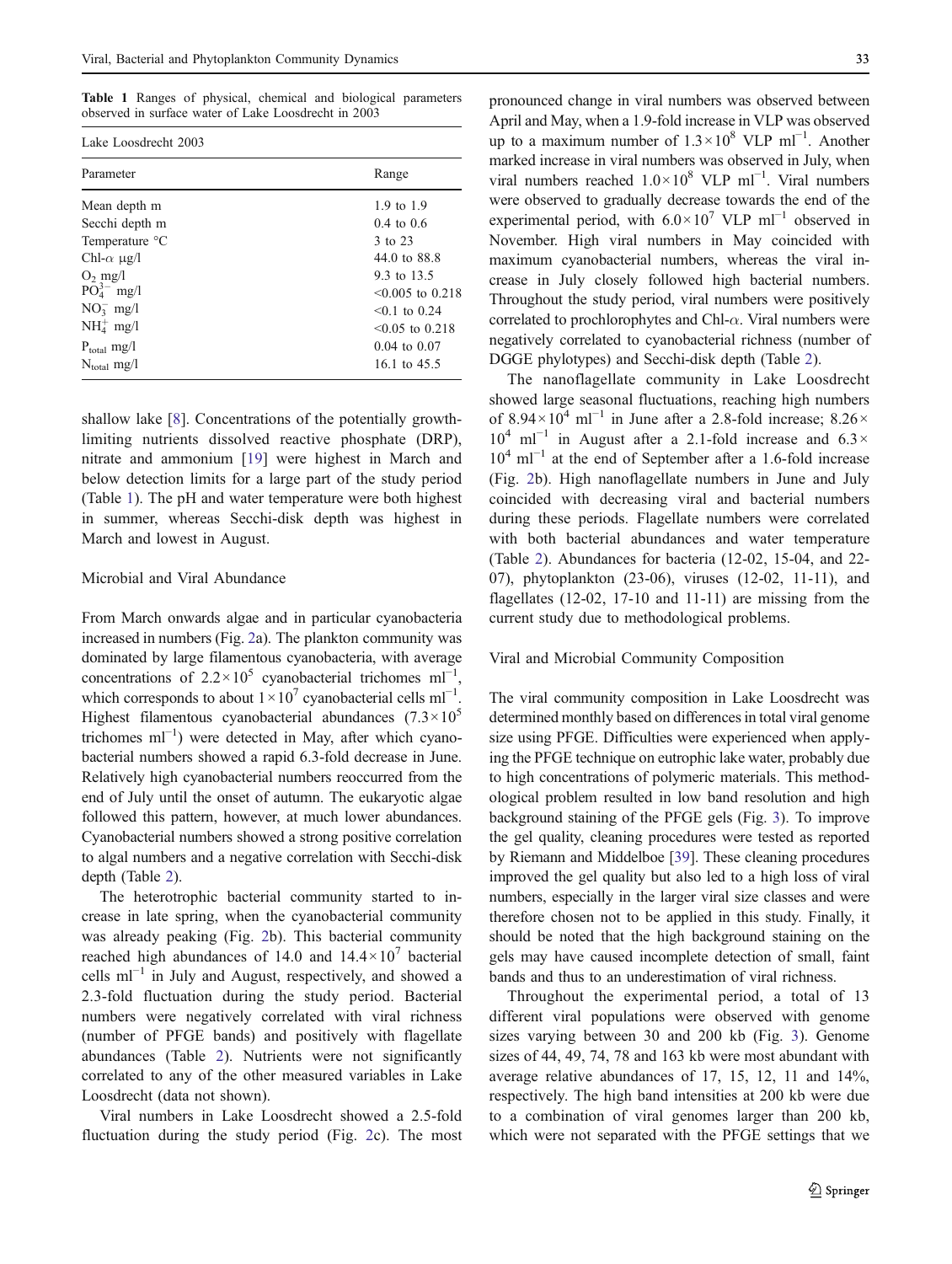<span id="page-5-0"></span>

Figure 2 Algal, cyanobacterial, bacterial, nanoflagellate, and viral abundances during the study period. White squares, black triangles, black squares, white triangles and black rhombus represent cyanobacteria, algae, bacteria, nanoflagellates and virus like particles, respectively. a Flow cytometric counts of total cyanobacterial (including prochlorophytes) and algal communities. b Epifluorescence microscopic counts of heterotrophic bacterial community and light-microscopic counts of nanoflagellate community. c Epifluorescence microscopic counts of viral abundances. Error bars show standard deviation  $(n=3)$ 

used. The 200 kb band was thus counted as 1 viral population, by which the actual viral richness was probably underestimated. The number of observed viral genome sizes varied per month with highest virioplankton richness (10 genome sizes) during the peak in viral numbers in May (Fig. [4](#page-7-0)a). Viral richness decreased along with the cyanobacterial numbers, reaching a minimum of six viral genome sizes during the second viral peak in July. Viral genome sizes of >200, 160, 78, and 44 kb varied in intensity but persisted throughout the study period.

Cluster analysis based on Bray-Curtis similarity indices of the monthly PFGE banding patterns puts the viral community in September on a separate branch, implying low similarity to the viral community of all other samples (Fig. [5a](#page-8-0)). This difference in viral community composition was mainly due to the absence of a PFGE band of 49 kb and the presence of bands in the 40- and 97-kb range (Fig. [3\)](#page-6-0). The successive months May and June clustered separately, indicating changes in viral community composition during this period. The separate clustering of spring, summer, and autumn samples suggests a seasonal trend in viral community composition. Mantel tests indeed confirmed the presence of a significant annual cycle in viral community composition ( $\rho$ =0.542,  $p$ =0.002). A Spearman rank correlation was performed to test which (combination of) environmental variables correlated best with the viral community assemblages observed in Lake Loosdrecht throughout the experimental period (Table [3\)](#page-9-0). The environmental variable which best grouped the months, in a manner consistent with the viral community pattern, was bacterial abundance ( $\rho$ =0.37); next best was the pH value. A Mantel test indeed confirmed that the overall pattern in bacterial abundances and viral community composition were significantly correlated  $(p=0.024)$ . Increasing the subset of environmental variables  $(k)$  did not raise the matching coefficient ( $\rho$ ; Table [3\)](#page-9-0).

Analysis of the heterotrophic bacterial community composition revealed a diverse bacterial community with

Table 2 Pearson linear correlation coefficients and level of significance for different variables

| Lake Loosdrecht 2003    |                |             |               |                 |           |          |  |
|-------------------------|----------------|-------------|---------------|-----------------|-----------|----------|--|
| Variable                | <b>Viruses</b> | Flagellates | Cyanobacteria | Prochlorophytes | Algae     | Bacteria |  |
| <b>Viruses</b>          |                | 0,10        | 0,25          | $0.59*$         | 0,16      | $-0.09$  |  |
| Flagellates             | 0,10           |             | $-0.25$       | 0,29            | $-0.23$   | $0,58*$  |  |
| Cyanobacteria           | 0,25           | $-0.25$     |               | $0.61*$         | $0,79***$ | $-0.37$  |  |
| Prochlorophytes         | $0.59*$        | 0,29        | $0.61*$       |                 | 0,22      | 0,18     |  |
| Algae                   | 0,16           | $-0,23$     | $0.79***$     | 0,22            |           | $-0,35$  |  |
| Bacteria                | $-0.09$        | $0.58*$     | $-0.37$       | 0,18            | $-0,35$   |          |  |
| $Chl-a$                 | $0.52*$        | 0.45        | 0.48          | $0.70**$        | 0.36      | 0.11     |  |
| Secchi                  | $-0.58*$       | $-0,40$     | $-0.53*$      | $-0.60*$        | $-0.54*$  | $-0,14$  |  |
| Temperature             | 0,48           | $0.67**$    | 0,13          | $0.75**$        | 0,00      | 0,40     |  |
| Cyanobacterial richness | $-0.73*$       | $-0,28$     | $-0.47$       | $-0,61$         | $-0,30$   | 0,14     |  |
| Bacterial richness      | $-0,24$        | $-0.17$     | 0,01          | $-0,20$         | 0,31      | $-0,20$  |  |
| Viral richness          | 0,02           | $-0.25$     | 0.64          | 0,21            | 0.38      | $-0.82*$ |  |

 $*_{p<0.05}$ ,  $*_{p<0.01}$ ,  $*_{p<0.001}$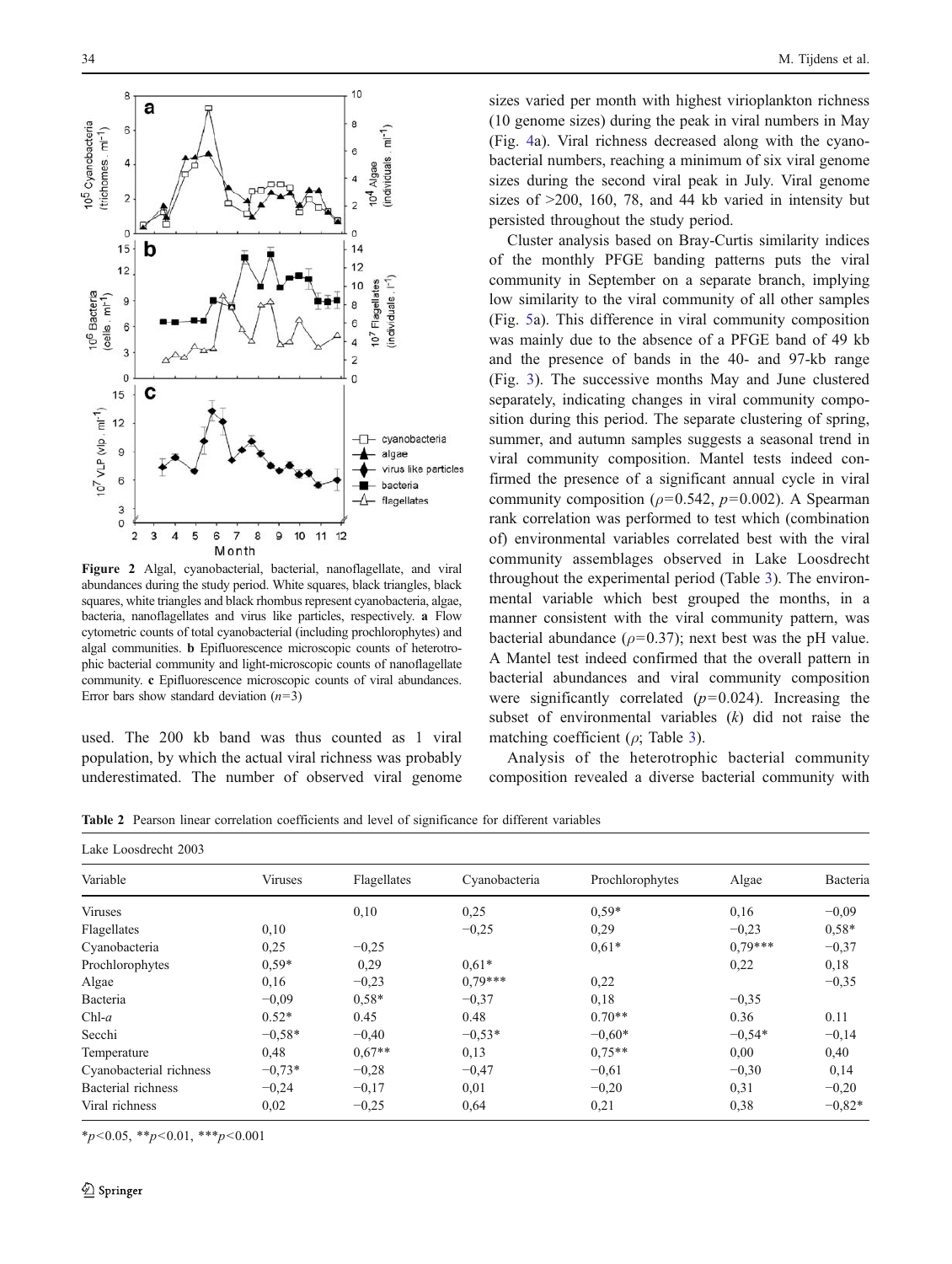<span id="page-6-0"></span>Figure 3 a PFGE gel of viral population, b and bubble plot representation of PFGE gel. Viral richness was determined using samples pooled per month for the study period. Day when samples were taken from experiment is indicated on x-axis; M, marker. Bubble position indicates position PFGE band and corresponding genome size, bubble size indicates relative band intensity. The DNA standards used in the PFGE were a 5 kb and a  $\lambda$  marker



0

a total of 18 different DGGE phylotypes (DGGE bands) observed throughout the experimental period. The highest bacterial richness of 14 DGGE phylotypes was observed in April, when the bacterial abundance was still low (Fig. [4](#page-7-0)b). Analysis of the monthly DGGE profiles revealed separate clustering of the late spring to early summer samples from the rest of the year, indicating that changes in the bacterial community structure occurred in both May and August (Fig. [5](#page-8-0)b). A Mantel test confirmed a significant seasonal cycle in the bacterial community profile ( $\rho$ =0.483,  $p$ = 0.006). Virus-like particle abundance was the variable which, on its own, best grouped the months in a manner consistent with the heterotrophic community composition ( $\rho$ =0.[3](#page-9-0)7; Table 3); second best was algal abundance ( $\rho$ = 0.22). The subset of VLP, flagellate and algal abundances correlated best with heterotrophic bacterial community structure ( $\rho$ =0.448). A Mantel test indicated that patterns in heterotrophic bacterial community composition were significantly correlated to VLP abundance  $(p=0.028)$  but not to changes in viral community composition ( $\rho$ =0.122;  $p$ =0.25).

The cyanobacterial community structure in Lake Loosdrecht was very diverse with in total 25 different DGGE phylotypes observed throughout the entire experimental period (Fig. [6](#page-10-0)). The highest cyanobacterial richness was recorded in October when cyanobacterial abundances decreased (Fig. [4c](#page-7-0)). At the time of the cyanobacterial peak in May, the cyanobacterial richness was observed to be at its minimum, with 12 different phylotypes. Analysis of the monthly cyanobacterial DGGE profiles revealed that the cyanobacterial community in April and May differed from communities in the previous and subsequent months (Fig. [5c](#page-8-0)). Changes in cyanobacterial community composition were observed from June to July as well. A significant annual cycle could also be detected in the cyanobacterial community pattern (Mantel test;  $\rho=0.32$ ,  $p=0.04$ ). Of all the environmental variables tested, the pattern in algal abundances provided the best match to cyanobacterial community structure ( $\rho$ =0.59; Table [3](#page-9-0)); VLP abundances provided the second best match ( $\rho$ =0.27). The subset of VLP, algal, and bacterial abundances 'explain' most of the pattern in cyanobacterial community composition ( $\rho$ =0.7). No significant relation could be detected between the cyanobacterial community profile and VLP abundances  $(p=0.078)$  or VLP community profile  $(p=0.01, p=0.44)$ .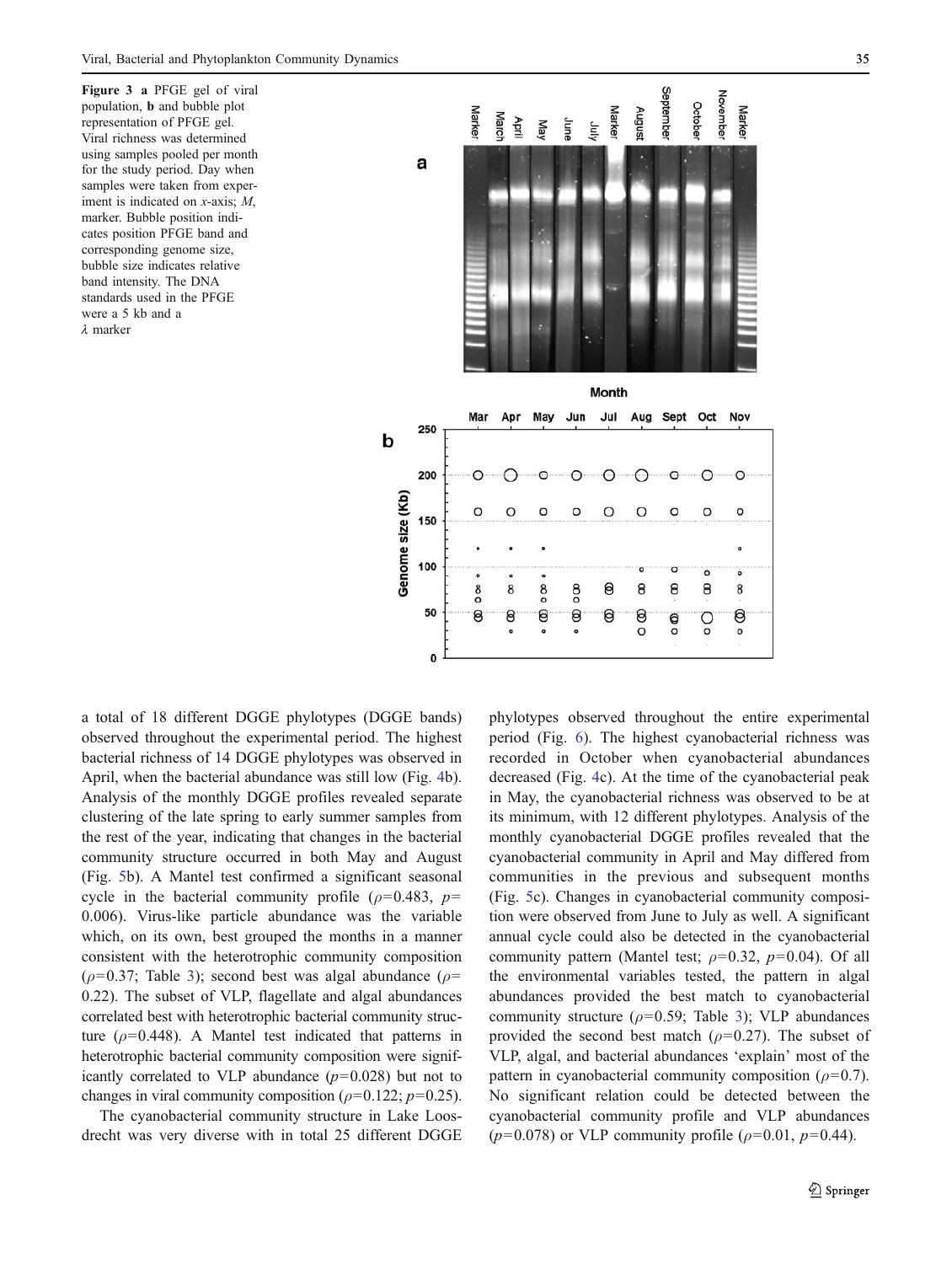<span id="page-7-0"></span>Figure 4 Viral, bacterial and cyanobacterial abundances and richness over the study period. a Number of viral genome sizes per month observed with PFGE and viral abundances. b Number of heterotrophic bacterial DGGE phylotypes (DGGE bands) observed per month and bacterial abundances. c Number of cyanobacterial DGGE phylotypes observed per month and cyanobacterial abundances. The flow cytometric cyanobacterial counts are split up in the phycocyanin-containing filamentous cyanobacterial species (cyanobacterial) and filamentous cyanobacteria not containing phycocyanin (prochlorophytes). Error bars show standard deviation  $(n=3)$ 



#### Discussion

Due to the selective and parasitic nature of viral infection, it is expected that viral and host community dynamics will covary in predator–prey type oscillations, both in abundances and community composition [[17,](#page-12-0) [33,](#page-12-0) [57,](#page-13-0) [59](#page-13-0)]. We aimed to study the temporal dynamics of the total viral community in relation to environmental parameters and in particular to bacterial and cyanobacterial community dynamics, as potential viral hosts in Lake Loosdrecht.

The virioplankton in Lake Loosdrecht showed marked temporal changes in abundance and community composition, indicating viruses to be a dynamic component of the aquatic community. By applying the Sybr Green I dye, which has a high sensitivity for dsDNA, we especially observed dynamics of dsDNA viruses during the present study. Viral abundances observed during spring and summer were significantly higher compared to the rest of the year (Student t test,  $p=0.01$ ), indicating that viral abundances followed a seasonal pattern. Especially between May and August strong fluctuations in viral abundances could be observed. The most pronounced increase in viral numbers in May coincided with a peak in filamentous cyanobacterial abundances, and the viral increase in July closely followed high bacterial numbers, suggesting a tight interaction between the viral and both the cyanobacterial and bacterial communities during this period. In spite of this, no significant correlation could be detected when comparing the temporal fluctuations in viral abundances with fluctuations in bacterial and dominant filamentous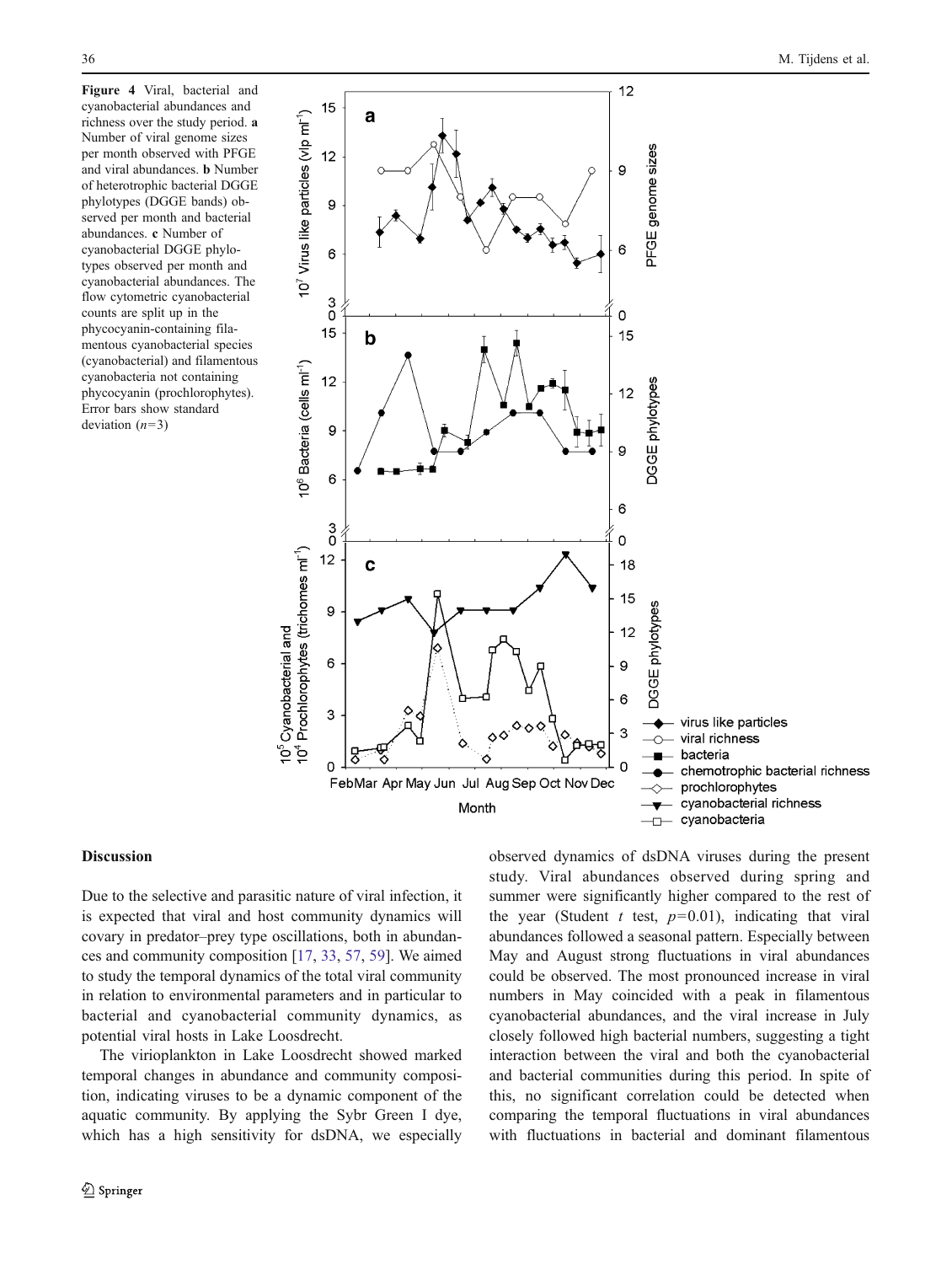<span id="page-8-0"></span>Figure 5 Similarity analysis of the viral, bacterial and cyanobacterial community profiles. All dendrograms were constructed using groupaverage linking. Bray-Curtis similarity matrices were obtained based on presence– absence analysis of bands. a Dendrogram showing degree of similarity between viral community profiles of the different months based on PFGE analysis. b Dendrogram showing degree of similarity between heterotrophic bacterial community profiles of the different months based on DGGE analysis. c Dendrogram showing degree of similarity be-

tween cyanobacterial community profiles of the different months based on DGGE analysis



cyanobacterial abundances observed throughout the experimental period.

Viral abundances did show a significant positive correlation to Chl- $\alpha$  concentrations, suggesting that a significant proportion of the viruses in Lake Loosdrecht may be phytoplankton viruses. A significant correlation between viral abundances and Chl- $a$  has previously been reported for a variety of freshwater environments [\[30](#page-12-0), [45,](#page-13-0) [55](#page-13-0)], including eutrophic shallow lakes [[29\]](#page-12-0). Viral numbers also showed a significant correlation to the second most abundant group of filamentous cyanobacteria present in Lake Loosdrecht, the filamentous prochlorophytes [\[12](#page-12-0), [36\]](#page-13-0). Prochlorophytes are filamentous cyanobacteria lacking phycobilins, but possessing Chl-b as accessory pigment [\[49](#page-13-0)]. Viruses have been isolated and identified for the marine prochlorophyte Prochlorococcus [[43](#page-13-0)], but for freshwater environments no viruses of prochlorophytes have been reported, so far. During the present study, prochlorophytes reached maximum numbers in May, which was followed by a rapid decrease in June, as observed for the phycobilin-containing cyanobacteria (Fig. [4](#page-7-0)c). The prochlorophyte community in Lake Loosdrecht is mainly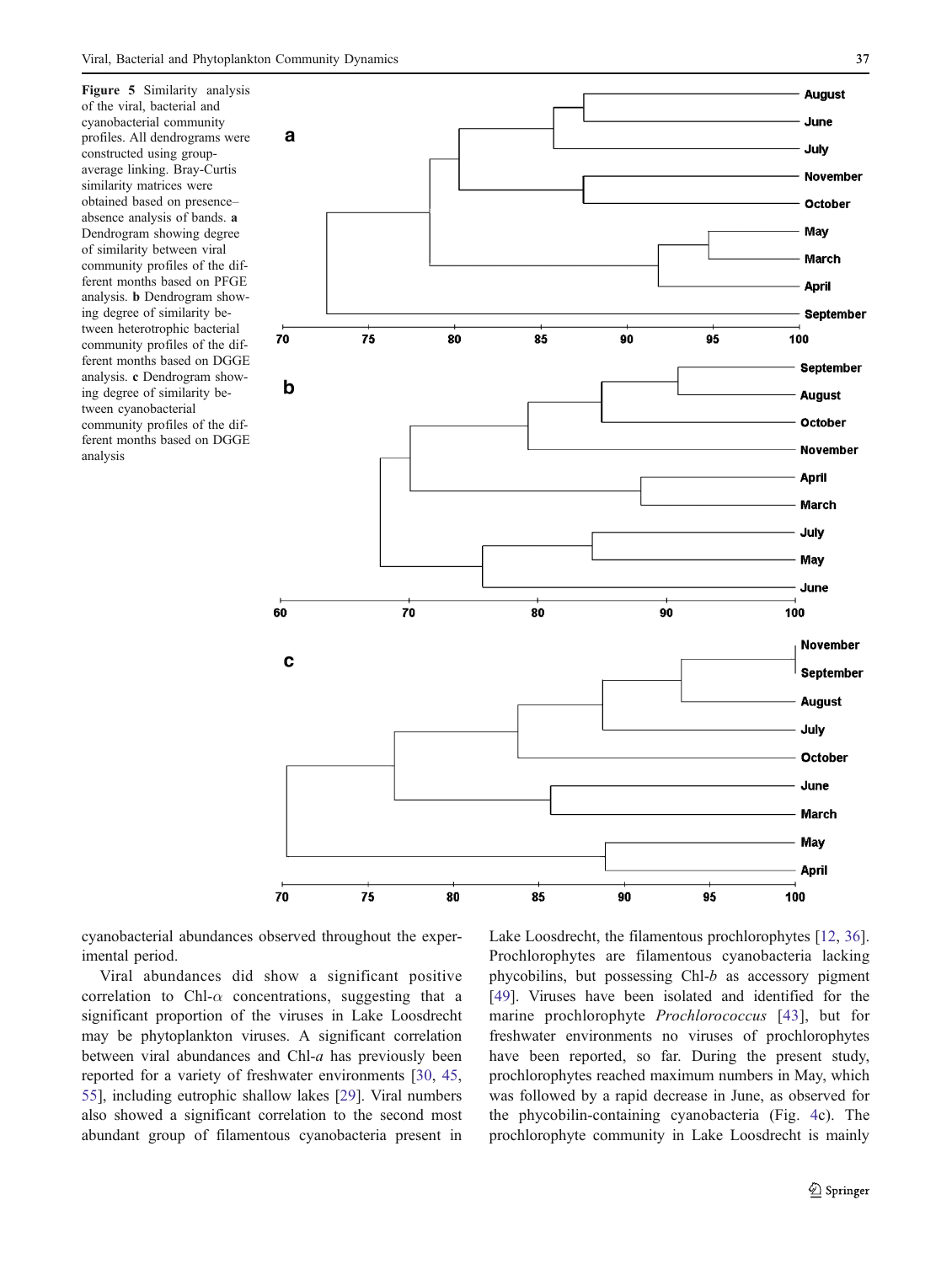<span id="page-9-0"></span>Table 3 Bio-Env procedure. Combinations of variables,  $k$  at a time, giving the largest rank correlations  $(\rho_w)$  between similarity matrices of plankton community assemblage and environmental variables

Spearman rank correlation

K Best variable combinations  $(\rho_w)$ 

Viral community structure (PFGE)

- 1 Bact (0.37), pH (0.28), Temp (0.12), NH<sub>4</sub> (0.11)...
- 2 Bact, pH  $(0.35)$ ; Bact, Temp  $(0.29)$ ; Bact, HCO<sub>3</sub>  $(0.29)$ ; pH,  $NH_{4}$  (0.27)  $\Box$
- 3 Bact, Temp, pH (0.34); Bact, pH, NH4 (0.30); Bact, pH, NO3  $(0.30)$  ...
- 4 Bact, pH, NO<sub>3</sub>, NH<sub>4</sub> (0.34); Bact, Temp, pH, NO<sub>3</sub> (0.30) ...
- Heterotrophic bacterial community structure (DGGE)
- 1 VLP (0.37); Algae (0.22); Flag (0.21); Cyano (0.10)
- 2 VLP, Algae (0.445); VLP, Flag (0.41); VLP, O<sub>2</sub> (0.38); VLP, NH4 (0.34)
- 3 VLP, Flag, Algae (0.448); VLP, Algae, NH4 (0.43); VLP, Algae,  $NO_3$  (0.43)

4 VLP, Algae,  $NO_3$ ,  $NH_4$  (0.42); VLP, Flag, Algae,  $O_2$  (0.39) Cyanobacterial community structure (DGGE)

- Algae (0.59); VLP (0.27); Flag (0.23); Bact (0.13)
- 2 VLP, Algae (0.61); Flag, Algae (0.56); Algae, Bact (0.55); VLP, Bact (0.47)
- 3 VLP, Algae, Bact (0.70); VLP, Flag, Algae (0.59); Flag, Algae, Bact (0.57)
- 4 VLP, Flag, Algae, Bact (0.66); VLP, Algae, Bact, PH (0.53)

Bold variables indicate the combination of environmental variables, which best match the pattern in viral, heterotrophic bacterial and cyanobacterial community structure. Bact, bacterial abundances; Temp, water temperature; Flag, nanoflagellate abundances

composed of Prochlorothrix hollandica, but recently the presence of a taxon closely related to P. hollandica has been described by Zwart et al. [[63\]](#page-13-0). It is unknown if this taxon is included in our flow cytometric prochlorophyte counts, since it does not have a cultivated representative, and we do not yet know if its pigmentation and shape resembles P. hollandica.

High nanoflagellate numbers in June and July coincided with decreasing viral numbers in these periods, suggesting that nanoflagellates could be a source of viral removal in both marine and freshwater environments. Previous research has shown that grazing of viral particles by nanoflagellates could be a source of viral removal in both marine and freshwater environments [[4,](#page-12-0) [21](#page-12-0), [31](#page-12-0)]. Besides the above association, no significant correlation between viral and nanoflagellate abundances could be detected during the present study however. Nanoflagellate abundances did reflect changes in bacterial abundances, suggesting bacteria as probable food source for the nanoflagellate community in Lake Loosdrecht.

## Microbial Community Composition

To describe the bacterial and cyanobacterial community composition in Lake Loosdrecht, we applied a PCR-DGGE protocol that has been thoroughly tested and described for Lake Loosdrecht water [[61](#page-13-0)–[63](#page-13-0)]. To enable the comparison between the heterotrophic bacterial community and the cyanobacterial community, we omitted bands corresponding to cyanobacterial band positions in the total bacterial DGGE pattern from further analysis. This procedure could have led to an underestimation of the heterotrophic bacterial richness since heterotrophic bacterial and cyanobacterial bands may migrate to the same position. This situation was not encountered, however, when testing the protocol and sequencing a subsample of excised DGGE bands [[63\]](#page-13-0).

Changes in heterotrophic bacterial community composition followed a striking seasonal pattern. Seasonality in freshwater bacterial assemblages has also been reported for the eutrophic Lake Plußsee [\[25\]](#page-12-0) and two hypereutrophic lakes in Belgium [\[51](#page-13-0)]. Two marked shifts in heterotrophic bacterial community composition were apparent in Lake Loosdrecht, the first shift was mainly due to a decrease in heterotrophic bacterial richness during the cyanobacterial peak in May. The second shift occurred between July and August, implying that the two bacterial peaks observed during these months differed in community composition. It might very well be that these shifts in community assemblage were due to changes in the phytoplankton community, since Van Hannen and coworkers [\[52](#page-13-0), [53](#page-13-0)] demonstrated that the bacterial community structure in Lake Loosdrecht is tightly linked to phytoplankton community composition. Our data indeed indicate algal and cyanobacterial abundances among the four environmental variables which, on their own, best relate to the heterotrophic bacterial community assemblage, as well as viral and flagellate abundances. Viral abundance was the only variable that significantly related to heterotrophic bacterial community composition, however, suggesting an interaction between bacterial and virioplankton communities. No significant correlation between viral and bacterial abundances could be detected during the present study, though.

Cyanobacterial richness was higher than the richness observed for the heterotrophic bacterial community, which was probably due to the higher overall cyanobacterial abundances (up to  $3.3 \times 10^7$  cyanobacterial cells ml<sup>-1</sup>) and to the difference in resolution of the two applied DGGE protocols, since the cyanobacterial DGGE protocol was specifically designed to detect cyanobacteria. The cyanobacterial community followed an annual cycle, with the largest shifts in community composition occurring during spring and early summer. The low number of DGGE phylotypes and the joint clustering of April and May indicate that the cyanobacterial peak in May was probably due to the numerical increase in cyanobacterial phylotypes that were already present in April. Analysis of the DGGE gel confirmed that in May no new DGGE phylotypes appeared, whereas three phylotypes disappeared and seven phylotypes increased in band intensity as compared to the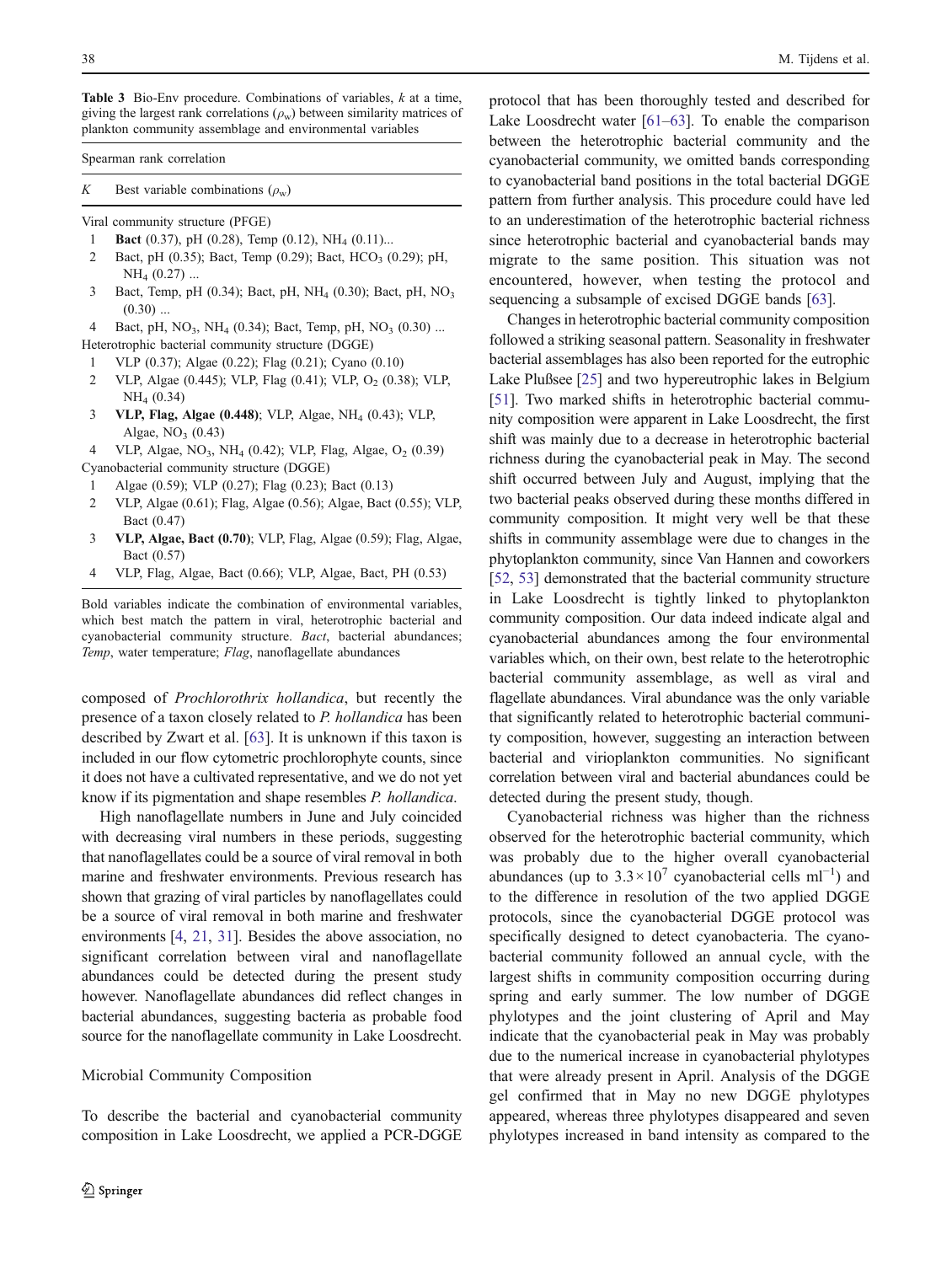<span id="page-10-0"></span>Figure 6 Denaturing gradient gel electrophoresis (DGGE) gel showing cyanobacterial community profiles over the study period. M, marker composed of cyanobacterial clone library from lake Loosdrecht. Labels indicate the corresponding clone label of the marker band. Clonelabels of marker bands corresponding to cyanobacteria are identified



pattern in April. After the cyanobacterial decline in May, a marked shift in cyanobacterial community assemblage occurred, with several new DGGE phylotypes appearing. Both flow cytometric counts and DGGE analysis showed that several of these newly appearing phylotypes can be attributed to prochlorophytes.

Zwart et al. [[63\]](#page-13-0) already demonstrated that the dominant, seemingly uniform filamentous cyanobacterial community in Lake Loosdrecht is actually a diverse assemblage of different cyanobacteria, composed of at least five different taxa belonging to the Limnothrix/Pseudoanabaena group. It might be that viral infection enables the stable coexistence of this assemblage of different cyanobacteria, in accordance with the 'killing the winner' theory. This theory predicts that viral infection can control the abundance of the competitive dominant, thereby enabling the stable coexistence of less competitive species and enhancing microbial diversity [\[46](#page-13-0), [47\]](#page-13-0). Viral abundances were indeed found to be among the environmental variables which best explained the cyanobacterial community assemblage, but no significant correlation between viral and cyanobacterial community composition could be detected. In addition, the viral community did not seem to enhance microbial diversity during the present study, since viral abundance was negatively correlated to bacterial and especially cyanobacterial richness. Bouvier and Del Giorgio [[5](#page-12-0)] recently provided evidence that viral regulation may in fact decrease the overall prokaryotic diversity, by maintaining competitively strong phylogenetic groups at such low densities, that they are below the detection threshold.

### Viral Community Composition

PFGE is now a commonly applied method in aquatic ecology for analysis of total viral community diversity based on differences in total genome size [[27,](#page-12-0) [39,](#page-13-0) [42,](#page-13-0) [60\]](#page-13-0). This study is one of the first applying PFGE to describe viral community composition in a freshwater setting [[2\]](#page-12-0). With the PFGE settings used in this study, we were able to detect viral genome sizes between 30 and 200 kb, the size region in which most bacteriophages can be found [\[1](#page-12-0)]. We therefore did not detect the large genome size viruses, which are often attributed to algal viruses [\[27](#page-12-0), [28\]](#page-12-0). PFGE studies to date report most viral DNA to be present in the smaller genome size range between 30 and 70 kb [[2,](#page-12-0) [27,](#page-12-0) [42,](#page-13-0) [59](#page-13-0)]. Furthermore, in the present study, most viral genome sizes clustered within this range around 45 kb. A second cluster of genome sizes was observed around 75 kb, thus somewhat larger than the 70 kb cluster reported by Larsen et al. [[22\]](#page-12-0).

A substantial 39% of the detected viral genome sizes persisted throughout the experiment, only varying in viral numbers per genome size (detected as relative PFGE band intensity) between the different months. Stability of virioplankton genome groups has also been reported for a range of marine environments [\[39](#page-13-0), [42\]](#page-13-0) and in the Charente Estuary [[2\]](#page-12-0), when applying PFGE. It might very well be that the actual viral community is more dynamic than detected with PFGE, since different viruses can have the same genome size and would therefore not be detected as different using PFGE. Although an underestimation of viral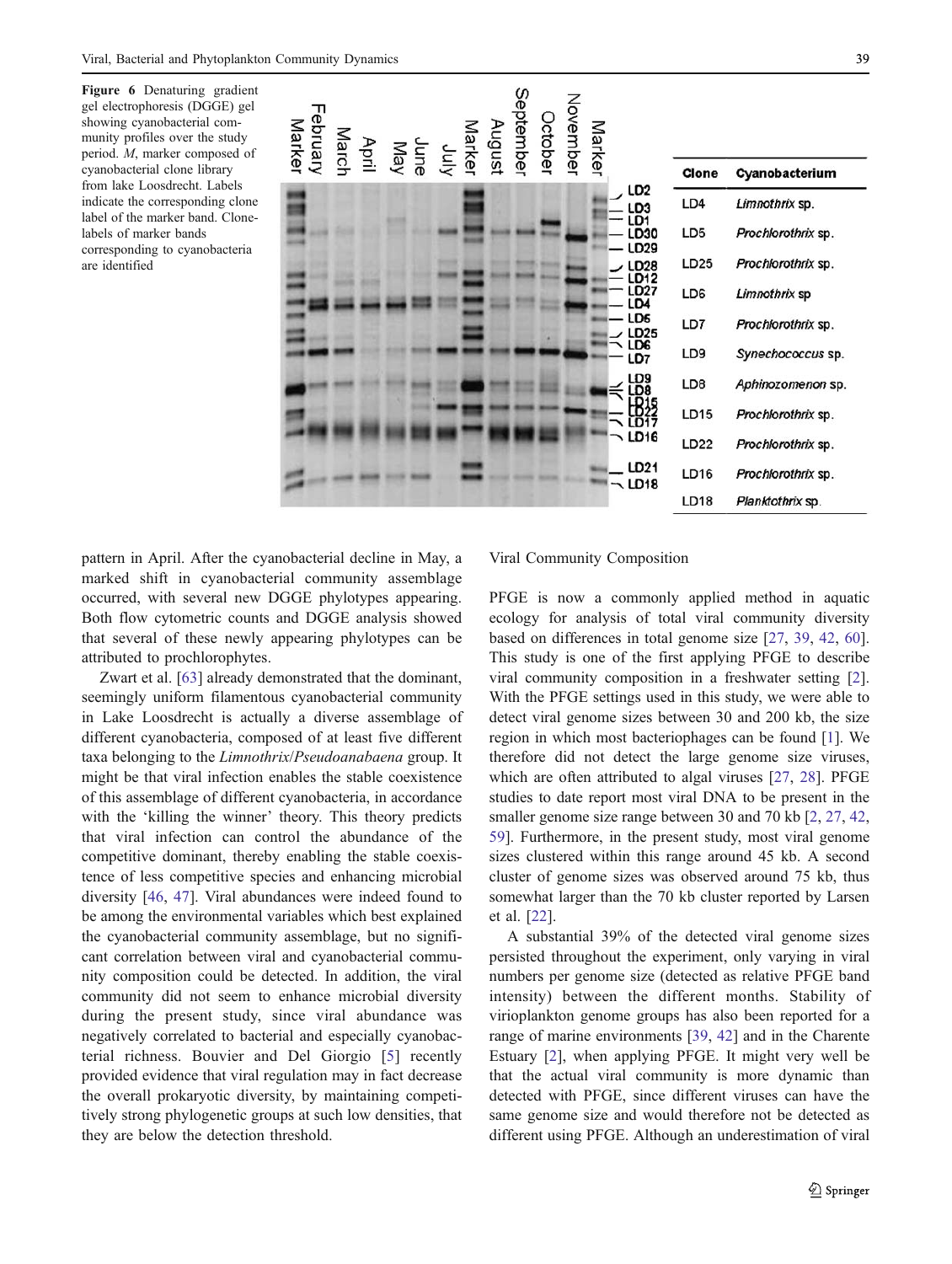richness due to low quality PFGE gels may have occurred in this study, between 6 to 10 different PFGE bands could be observed per sample, which is in the range of other studies [[28,](#page-12-0) [42](#page-13-0)] and higher than the viral richness observed by PFGE in the Charente river [\[2](#page-12-0)]. However, there is still room for further improvement of the applied PFGE technique on highly eutrophic lake water.

Changes in viral community composition followed a clear seasonal pattern, reflecting the seasonality detected in bacterial and cyanobacterial community composition. Viruses are generally believed to follow the seasonal distribution of their host organisms, due to their host specificity [\[59](#page-13-0)]. Seasonal changes in viral community composition have previously been demonstrated in both freshwater and marine studies [\[2](#page-12-0), [13,](#page-12-0) [33,](#page-12-0) [60](#page-13-0)].

The viral peak detected in May differed in community composition from the viral peak detected in July. This suggests that the viral community in May consisted for a considerable part of viruses infecting different hosts than the viral community present in July. This shift in viral community assemblage between May and June was accompanied by marked changes in viral richness and abundances, and cooccurred with shifts in bacterial and especially cyanobacterial community composition. Strong fluctuations in viral abundance and community composition in spring and summer were thus in accordance with changes observed in bacterial and cyanobacterial communities, suggesting a tight linkage between viral and microbial community dynamics during that period of time. Shifts in viral community composition were not always correlated to shifts in the microbial community, however. The separate clustering of the viral community in September compared to the other months was not accompanied by marked changes in bacterial or cyanobacterial community composition. Neither was it reflected by strong shifts in viral richness or abundances. When comparing temporal changes in viral community composition with changes in cyanobacterial and bacterial community assemblages over the entire experimental period, no significant relationship could be detected. We could thus only detect a tight linkage between viral and microbial community composition during periods of strong fluctuations in the bacterial and cyanobacterial community. Most virus–host dynamics in natural aquatic environments have so far been demonstrated during extreme situations, such as during the collapse of phytoplankton blooms [[9,](#page-12-0) [27,](#page-12-0) [44](#page-13-0)].

Bacterial abundance was the only environmental variable that was significantly correlated with the temporal variation in viral community assemblage during the present study, suggesting a tight interaction between viruses and bacteria in Lake Loosdrecht. The tested environmental variables could only explain a small part of the fluctuations in viral community composition (best variable combination:  $\rho$ =0.37), however. It could of course be that the majority of the viral community in Lake Loosdrecht infects nonbacterial and cyanobacterial hosts and is not affected by the environmental variables measured in this study. Since cyanobacteria and bacteria are highly abundant in Lake Loosdrecht, and the chance of viral propagation is linearly dependent on the density of susceptible hosts [[24,](#page-12-0) [34](#page-12-0)], this would be unlikely however. An alternative explanation would be that viral infection is not as host specific as always assumed. The extent of host specificity of viral infection is indeed under discussion. Some viruses have been reported to exhibit a wide range of hosts [[32\]](#page-12-0). For example, phages of Synechococcus can infect up to ten different strains [[56\]](#page-13-0). In addition, some cyanomyoviridae have been observed by Sullivan et al. [[43\]](#page-13-0) to cross-infect hosts of different cyanobacterial genera.

A probable explanation for the lack in correlation between viral and microbial community composition would be that we were not able to detect the more subtle virus–host interactions with the applied technique to detect viral richness, and more specific techniques with a higher resolution might be necessary to reveal virus–host interactions in natural assemblages. Applying a cyanophage specific DGGE protocol, Mühling et al. [[33\]](#page-12-0) demonstrated a significant relationship between cyanophage and Synechococcus community composition over an annual cycle in the Red Sea.

In conclusion, the virioplankton was found to be a dynamic component of the aquatic community, with changes in viral community composition following a distinct seasonal pattern. Nutrients related very poorly to temporal changes in viral, bacterial and cyanobacterial community abundances and composition. Contrary to expectations viral abundances were not correlated to abundances of the most dominant plankton groups in Lake Loosdrecht, the bacteria and the filamentous cyanobacteria. In addition, we could only detect a linkage between the composition of viral and both bacterial and cyanobacterial community during periods of strong fluctuations in plankton abundances, whereas during the overall period no such correlation could be detected. Viral abundances did however relate well to cyanobacterial community assemblage and showed a significant positive correlation to Chl-a and prochlorophytes, suggesting that a significant proportion of the viruses in Lake Loosdrecht may be phytoplankton and more specific cyanobacterial viruses.

Acknowledgement We thank Gabriel Zwart (NIOO-CL), Corina Brussaard, Judith van Bleijswijk, and Harry Witte (NIOZ) for helpful discussions and advice on the PFGE and DGGE techniques. Furthermore, we would like to thank DWR for their cooperation. We also like to thank three anonymous reviewers for helpful comments on the manuscript. This work was supported by grant 809.34.006 from the NWO sector of Earth and Life Sciences (ALW) for M. Tijdens. The contribution of S.G.H. Simis was funded by grant EO-053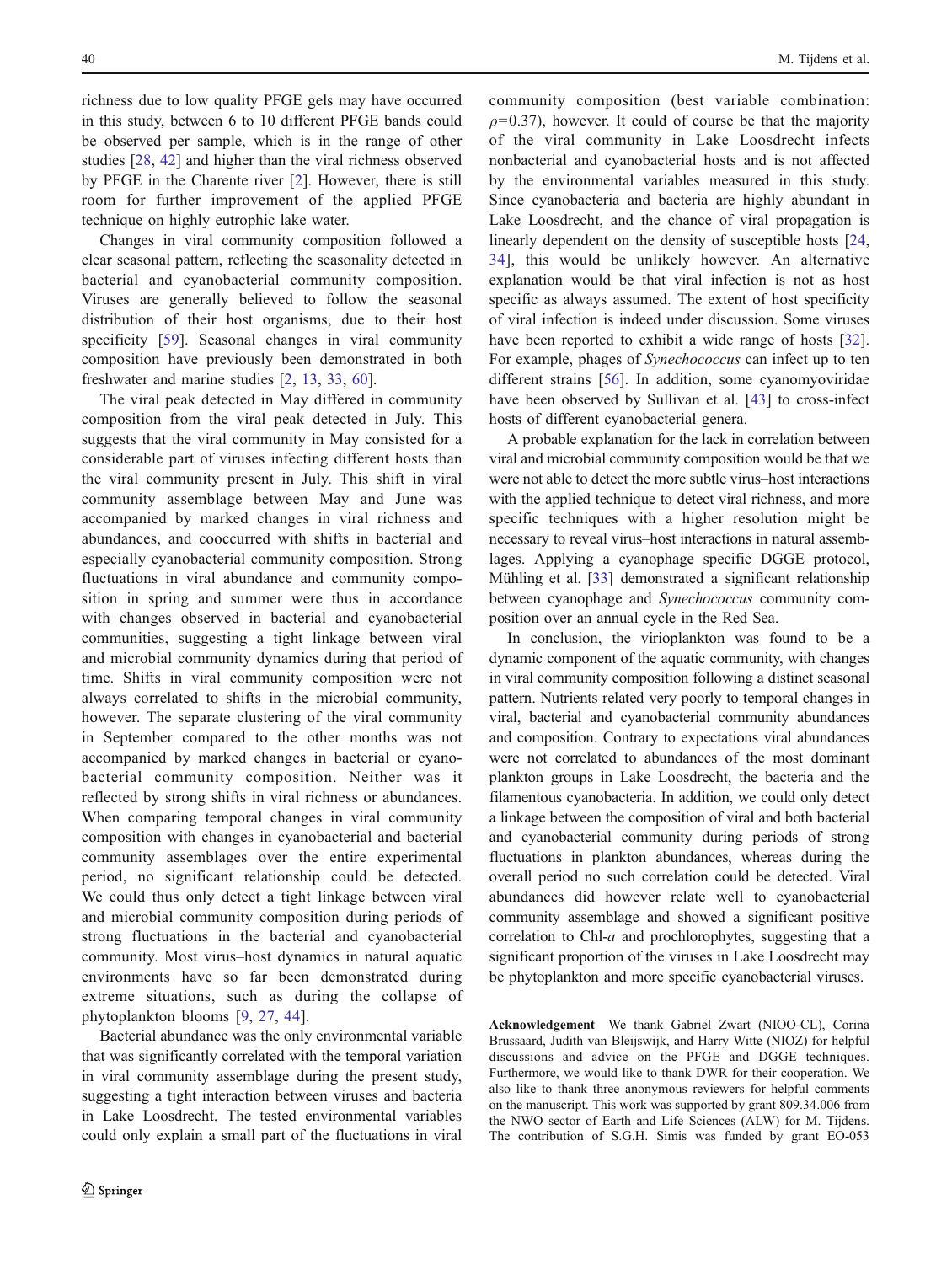<span id="page-12-0"></span>from the User Support Programme managed by the programme office External Research of the Netherlands Organization for Scientific Research (NWO)—National Institute for Space Research (SRON). A-C. Baudoux was funded by NWO-ALW project 811.33.002. Publication No 4162 Netherlands Institute of Ecology (NIOO-KNAW) Centre for Limnology.

# References

- 1. Ackermann HW, DuBow MS (1987) General properties of bacteriophages. In: Viruses of prokaryotes. CRC Press, Boca Raton, FL
- 2. Auguet JC, Montanie H, Lebaron P (2006) Structure of virioplankton in the Charente Estuary (France): transmission electron microscopy versus pulsed field gel electrophoresis. Microb Ecol 51:197–208
- 3. Bergh O, Borsheim KY, Bratbak G, Heldal M (1989) High abundance of viruses found in aquatic environments. Nature 340:467–468
- 4. Bettarel Y, Sime-Ngando T, Bouvy M, Arfi R, Amblard C (2005) Low consumption of virus-sized particles by heterotrophic nanoflagellates in two lakes of the French Massif Central. Aquat Microb Ecol 39:205–209
- 5. Bouvier T, del Giorgio PA (2007) Key role of selective viralinduced mortality in determining marine bacterial community composition. Environ Microbiol 9:287–297
- 6. Bray JR, Curtis JT (1957) An ordination of the upland forest communities of Southern Wisconsin. Ecol Monogr 27:325–349
- 7. Breitbart M, Salamon P, Andresen B, Mahaffy JM, Segall AM, Mead D, Azam F, Rohwer F (2002) Genomic analysis of uncultured marine viral communities. Proc Natl Acad Sci USA 99:14250–14255
- 8. Carlson RE (1977) A trophic state index for lakes. Limnol Oceanogr 22:361–369
- 9. Castberg T, Larsen A, Sandaa RA, Brussaard CPD, Egge JK, Heldal M, Thyrhaug R, van Hannen EJ, Bratbak G (2001) Microbial population dynamics and diversity during a bloom of the marine coccolithophorid Emiliania huxleyi (Haptophyta). Marine Ecol Prog Series 221:39–46
- 10. Clarke KR, Ainsworth M (1993) A method of linking multivariate community structure to environmental variables. Marine Ecol Prog Series 92:205–219
- 11. Clarke KR, Warwick RM (2001) Change in marine communities: an approach to statistical analysis and interpretation. Primer-E, Plymouth
- 12. Dignum, M (2003) Phosphate uptake proteins as markers for the nutrient status of freshwater cyanobacteria. In: University of Amsterdam, Amsterdam
- 13. Dorigo U, Jacquet S, Humbert JF (2004) Cyanophage diversity, inferred from g20 gene analyses, in the largest natural lake in France, Lake Bourget. Appl Environ Microbiol 70:1017–1022
- 14. Fischer UR, Velimirov B (2002) High control of bacterial production by viruses in a eutrophic oxbow lake. Aquat Microb Ecol 27:1–12
- 15. Fisher SG, Lerman LS (1979) Length-independent separation of DNA restriction fragments in two-dimensional gel eclectrophoresis. Cell 16:191–200
- 16. Frederickson CM, Short SM, Suttle CA (2003) The physical environment affects cyanophage communities in British Columbia inlets. Microb Ecol 46:348–357
- 17. Fuhrman JA (1999) Marine viruses and their biogeochemical and ecological effects. Nature 399:541–548
- 18. Goddard VJ, Baker AC, Davy JE, Adams DG, De Ville MM, Thackeray SJ, Maberly SC, Wilson WH (2005) Temporal distribution of viruses, bacteria and phytoplankton throughout the water column in a freshwater hypereutrophic lake. Aquat Microb Ecol 39:211–223
- 19. Goldman CR, Marzolf ER, Elser JJ (1990) Phosphorus and nitrogen limitation of phytoplankton growth in the freshwaters of North America: a review and critique of experimental enrichments. Can J Fish Aquat Sci 47:1468–1477
- 20. Gons HJ, Ebert J, Hoogveld HL, van den Hove L, Pel R, Takkenberg W, Woldringh CJ (2002) Observations on cyanobacterial population collapse in eutrophic lake water. Antonie Van Leeuwenhoek Int J Gen Mol Microbiol 81:319–326
- 21. Gonzalez JM, Suttle CA (1993) Grazing by marine nanoflagellates on viruses and virus-sized particles—ingestion and digestion. Mar Ecol Prog Ser 94:1–10
- 22. Gulati RD, Ooms-Wilms AL, Van Tongeren OFR, Postema G, Siewertsen K (1992) The dynamics and role of limnetic zooplankton in Loosdrecht Lakes (the Netherlands). Hydrobiologia 233:69–86
- 23. Hennes KP, Simon M (1995) Significance of bacteriophages for controlling bacterioplankton growth in a mesotrophic lake. Appl Environ Microbiol 61:333–340
- 24. Hennes KP, Suttle CA, Chan AM (1995) Fluorescently labeled virus probes show that natural virus populations can control the structure of marine microbial communities. Appl Environ Microbiol 61:3623–3627
- 25. Hofle MG, Haas H, Dominik K (1999) Seasonal dynamics of bacterioplankton community structure in a eutrophic lake as determined by 5S rRNA analysis. Appl Environ Microbiol 65:3164–3174
- 26. Jacquet S, Heldal M, Iglesias-Rodriguez D, Larsen A, Wilson W, Bratbak G (2002) Flow cytometric analysis of an Emiliana huxleyi bloom terminated by viral infection. Aquat Microb Ecol 27:111–124
- 27. Larsen A, Castberg T, Sandaa RA, Brussaard CPD, Egge J, Heldal M, Paulino A, Thyrhaug R, van Hannen EJ, Bratbak G (2001) Population dynamics and diversity of phytoplankton, bacteria and viruses in a seawater enclosure. Mar Ecol Prog Ser 221:47–57
- 28. Larsen A, Flaten GAF, Sandaa RA, Castberg T, Thyrhaug R, Erga SR, Jacquet S, Bratbak G (2004) Spring phytoplankton bloom dynamics in Norwegian coastal waters: microbial community succession and diversity. Limnol Oceanogr 49:180–190
- 29. Liu YM, Zhang QY, Yuan XP, Li ZQ, Gui JF (2006) Seasonal variation of virioplankton in a eutrophic shallow lake. Hydrobiologia 560:323–334
- 30. Madan NJ, Marshall WA, Laybourn-Parry J (2005) Virus and microbial loop dynamics over an annual cycle in three contrasting Antarctic lakes. Freshwater Biol 50:1291–1300
- 31. Manage PM, Kawabata Z, Nakano S, Nishibe Y (2002) Effect of heterotrophic nanoflagellates on the loss of virus-like particles in pond water. Ecol Res 17:473–479
- 32. Mann NH (2003) Phages of the marine cyanobacterial picophytoplankton. Fems Microbiol Rev 27:17–34
- 33. Muhling M, Fuller NJ, Millard A, Somerfield PJ, Marie D, Wilson WH, Scanlan DJ, Post AF, Joint I, Mann NH (2005) Genetic diversity of marine Synechococcus and co-occurring cyanophage communities: evidence for viral control of phytoplankton. Environ Microbiol 7:499–508
- 34. Murray AG, Jackson GA (1992) Viral dynamics—a model of the effects of size, shape, motion and abundance of single-celled planktonic organisms and other particles. Mar Ecol Prog Ser 89:103–116
- 35. Noble RT, Fuhrman JA (1998) Use of SYBR Green I for rapid epifluorescence counts of marine viruses and bacteria. Aquat Microb Ecol 14:113–118